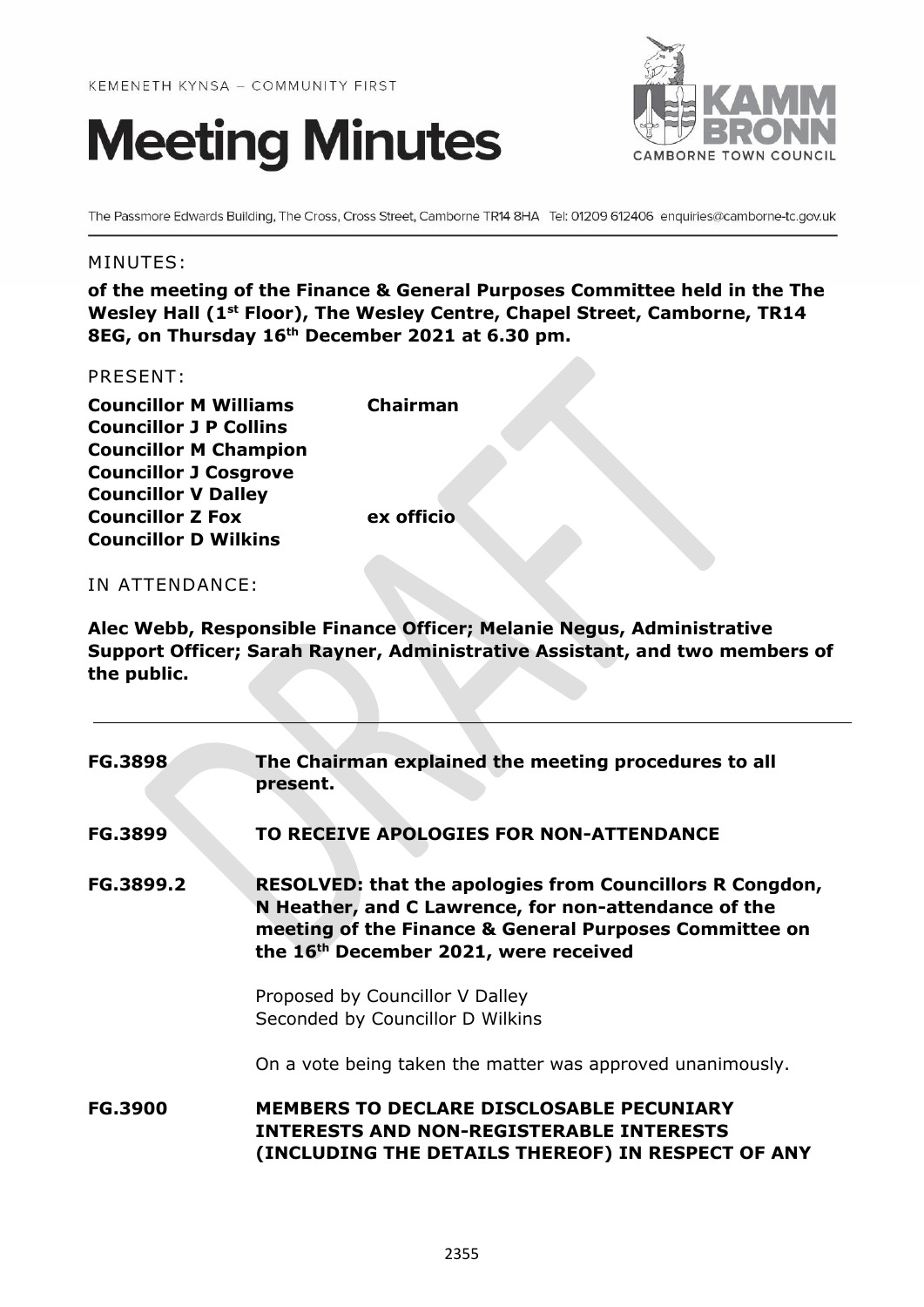# **ITEMS ON THIS AGENDA INCLUDING ANY GIFTS OR HOSPITALITY EXCEEDING £25**

Councillor M Williams declared an interest in agenda item 9i) as she was a a member of Camborne RFC, and 9ii) as the group supplied meals-on-wheels to the Wesley. Councillor V Dalley declared an interest in agenda item 9iii) as she was a director of It's Possible Camborne CIC.

# **FG.3901 TO APPROVE WRITTEN REQUEST(S) FOR DISPENSATIONS**

There were no dispensation requests.

#### **FG.3902 CHAIRMAN'S ANNOUNCEMENTS**

There were no Chairman's announcements.

# **FG.3903 TO RECEIVE AND APPROVE THE MINUTES OF THIS COMMITTEE HELD ON 25TH NOVEMBER 2021**

# **FG.3903.2 RESOLVED: that the minutes of the Finance and General Purposes Committee held on 25th November 2021 were received and approved and signed by the Chairman**

Proposed by Councillor M Williams Seconded by Councillor Z Fox

On a vote being taken the matter was approved unanimously of those entitled to vote.

#### **FG.3904 MATTERS ARISING, FOR INFORMATION ONLY, WHERE NOT INCLUDED BELOW**

The Responsible Finance Officer referred to minute ref FG.3894.2 and informed members that it had been very difficult trying to source a new banking provider as a Town Council back-up for emergency access, as banks were not providing face to face appointments, but he had looked into the possibility of using the Nat West; and the Chairman suggested Lloyds Bank as an option.

## **FG.3905 PUBLIC PARTICIPATION (SUBJECT TO STANDING ORDER 3E MEMBERS OF THE PUBLIC ARE PERMITTED TO MAKE REPRESENTATIONS, ANSWER QUESTIONS AND GIVE EVIDENCE IN RESPECT OF ANY ITEM OF BUSINESS INCLUDED IN THE AGENDA, UP TO A MAXIMUM OF FIFTEEN MINUTES)**

A member of the public spoke in support of the grant application for Camborne Rugby Club (Women's & girls). He had started training the females 10 years ago, and had groups of under 13s,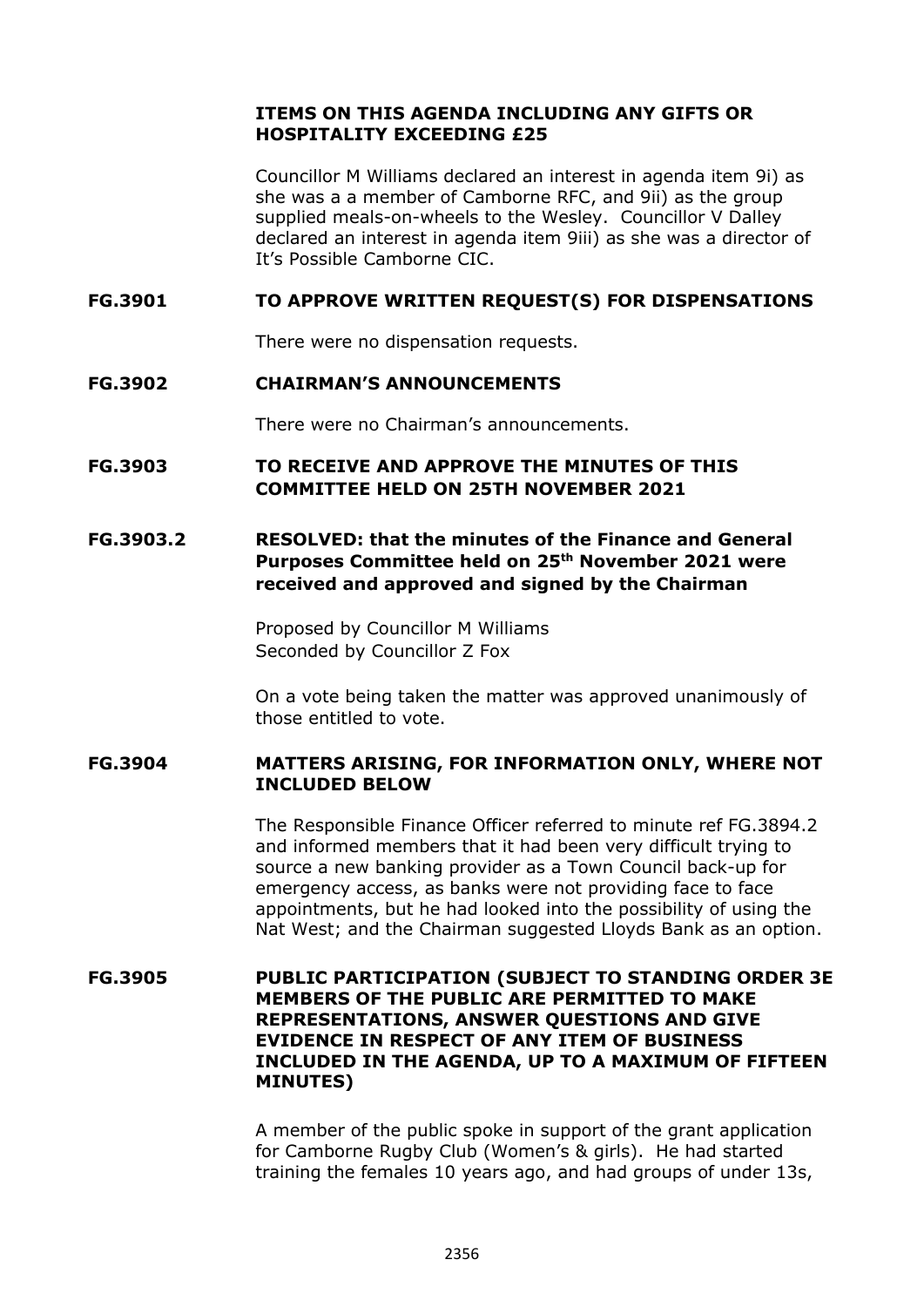under 15s, under 18s, and adults, and had approximately 100 members; they were presently playing friendly games and were applying to join the league next year. They needed a shipping container to store their equipment and kit which would cost £2,500, and also needed away kit.

A member of the public spoke in support of the grant application for It's Possible Camborne CIC; he informed members that the organisation had been operational for a year and their goals were to empower people of Camborne to make Camborne a better place. They had two youth projects that were in need of funding, and also wanted to employ an outreach worker to help engage with the youths of the town.

Having declared an interest in the first two applications on the next agenda item Councillor M Williams left the room, Councillor Z Fox took the Chair.

#### **FG.3906 TO RECEIVE GRANT APPLICATIONS FROM**

- **i) Camborne Rugby Football Club Ltd (Women's & Girls) (General Power of Competence)**
- **i) Cornwall Gleaning Network - part of Regenerative Food and Farming CIC (General Power of Competence)**
- **iii) It's Possible Camborne CIC (General Power of Competence)**
- **iv) The Wave Project (General Power of Competence)**

#### **AGREE ACTION AND AUTHORISE EXPENDITURE**

**FG.3906.2 RESOLVED: that a grant of £5,000 was awarded to Camborne Rugby Football Club Ltd (Women's & Girls), under the General Power of Competence; the expenditure was approved from the Community Grants and Donations Budget**

> Proposed by Councillor J Cosgrove Seconded by Councillor M Champion

On a vote being taken the matter was approved unanimously.

A member of the public left the meeting.

**FG.3906.3 RESOLVED: that a grant of £200 was awarded to Cornwall Gleaning Network - part of Regenerative Food and Farming CIC, under the General Power of Competence; the expenditure was approved from the Community Grants and Donations Budget**

> Proposed by Councillor V Dalley Seconded by Councillor Z Fox

On a vote being taken the matter was approved unanimously.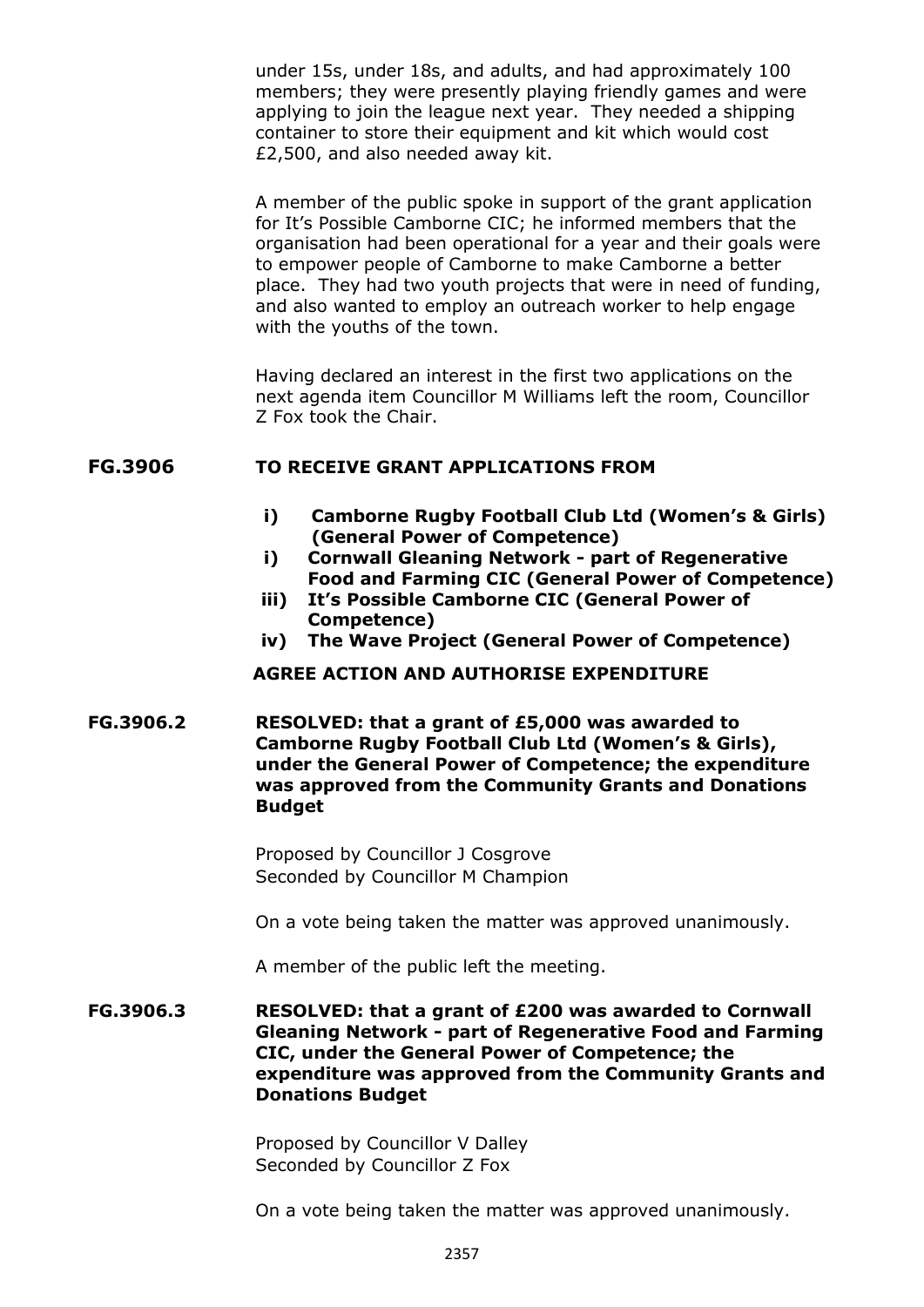Having declared an interest in the next agenda item Councillor V Dalley left the room; and Councillor M Williams re-entered the meeting and resumed the Chair.

Following discussion regarding ongoing support for organisations receiving grant funding, the Responsible Finance Officer reminded members of the content of the Town Council's Grant Policy that recipients of grant awards should not assume that year on year funding would be available.

#### **FG.3906.4 RESOLVED: that a grant of £10,000 was awarded to It's Possible Camborne CIC, under the General Power of Competence; the expenditure was approved from the Community Grants and Donations Budget**

Proposed by Councillor J Cosgrove Seconded by Councillor D Wilkins

On a vote being taken the matter was approved by a Majority.

Councillor V Dalley re-entered the meeting, and a member of the public left the meeting.

# **FG.3906.5 RESOLVED: that a grant of £1,000 was awarded to The Wave Project, under the General Power of Competence; the expenditure was approved from the Community Grants and Donations Budget**

Proposed by Councillor Z Fox Seconded by Councillor M Champion

On a vote being taken the matter was approved unanimously.

- **FG.3907 TO RECEIVE AND APPROVE THE APPOINTED COUNCILLORS' INTERNAL AUDIT REPORTS FOR OCTOBER AND NOVEMBER 2021 BY COUNCILLOR WILKINS AND COUNCILLOR CHAMPION**
- **FG.3907.2 RESOLVED: that the Councillors' Internal Audit Reports for October and November 2021 by Councillor Wilkins and Councillor Champion were received, and approved**

Proposed by Councillor M Williams Seconded by Councillor Z Fox

On a vote being taken the matter was approved unanimously.

# **FG.3908 TO APPROVE THE PAYMENT OF INVOICES RECEIVED FOR THE WHOLE MONTH OF NOVEMBER 2021**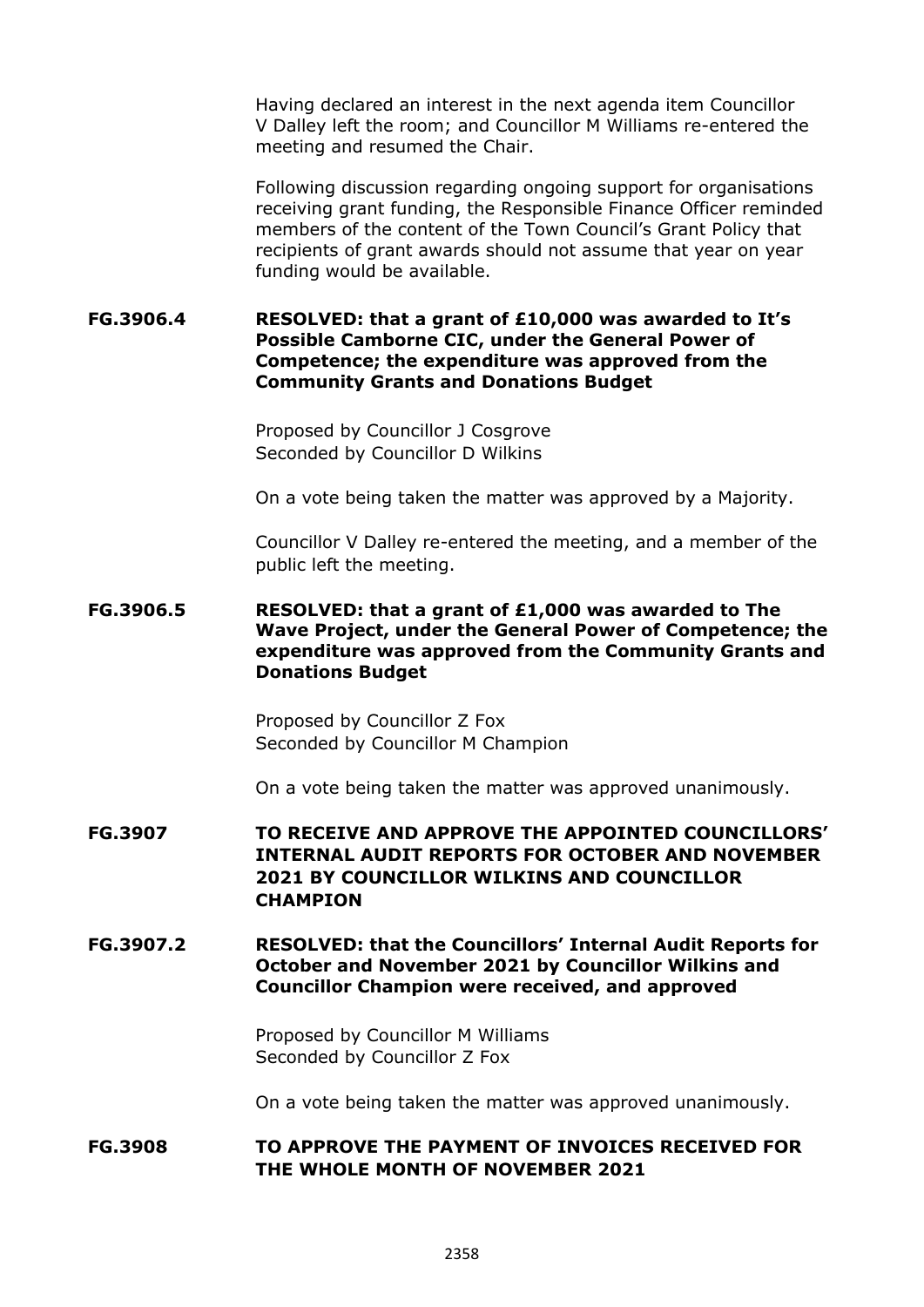# **FG.3908.2 RESOLVED: that the list of payments for the month of November was received, and the payments approved**

Proposed by Councillor M Williams Seconded by Councillor V Dalley

On a vote being taken the matter was approved unanimously.

**FG.3909 TO APPROVE PAYMENTS MADE DURING THE WHOLE MONTH OF NOVEMBER 2021, MADE UNDER FINANCIAL REGULATION 4.1, 4.5, 5.4, 5.5, 6.2, 6.7, AND 7.2**

**FG.3909.2 RESOLVED: that the list of payments made during the whole month of November 2021, made under Financial Regulation 4.1, 4.5, 5.4, 5.5, 6.2, 6.7 and 7.2. was received, and the payments approved**

> Proposed by Councillor M Williams Seconded by Councillor D Wilkins

On a vote being taken the matter was approved unanimously.

**FG.3910 TO RECEIVE AND APPROVE THE BANK CASH AND INVESTMENT RECONCILIATION, EARMARKED RESERVES REPORT AND DETAILED INCOME & EXPENDITURE BY BUDGET HEADING REPORT UP TO THE END OF NOVEMBER 2021**

# **i) TO RECEIVE A SUPPORTING REPORT FROM THE RESPONSIBLE FINANCE OFFICER REGARDING INCOME AND EXPENDITURE TO THE END OF NOVEMBER 2021 AND AGREE ACTION**

The Responsible Finance Officer highlighted the Uncleared Receipt of £18.07 brought about by the delayed clearance of a BACs payment from Cornwall Council.

## **FG.3910.2 RESOLVED: that the Bank Cash and Investment Reconciliation, Earmarked Reserves Report, and Detailed Income & Expenditure by Budget Heading report up to the end of November 2021, were received and approved**

Proposed by Councillor M Williams Seconded by Councillor M Champion

On a vote being taken the matter was approved unanimously.

**FG.3910.3 RESOLVED: that a supporting report from the Responsible Finance Officer regarding income and expenditure to the end of November 2021 was received, and the adjustments to cost codes were approved**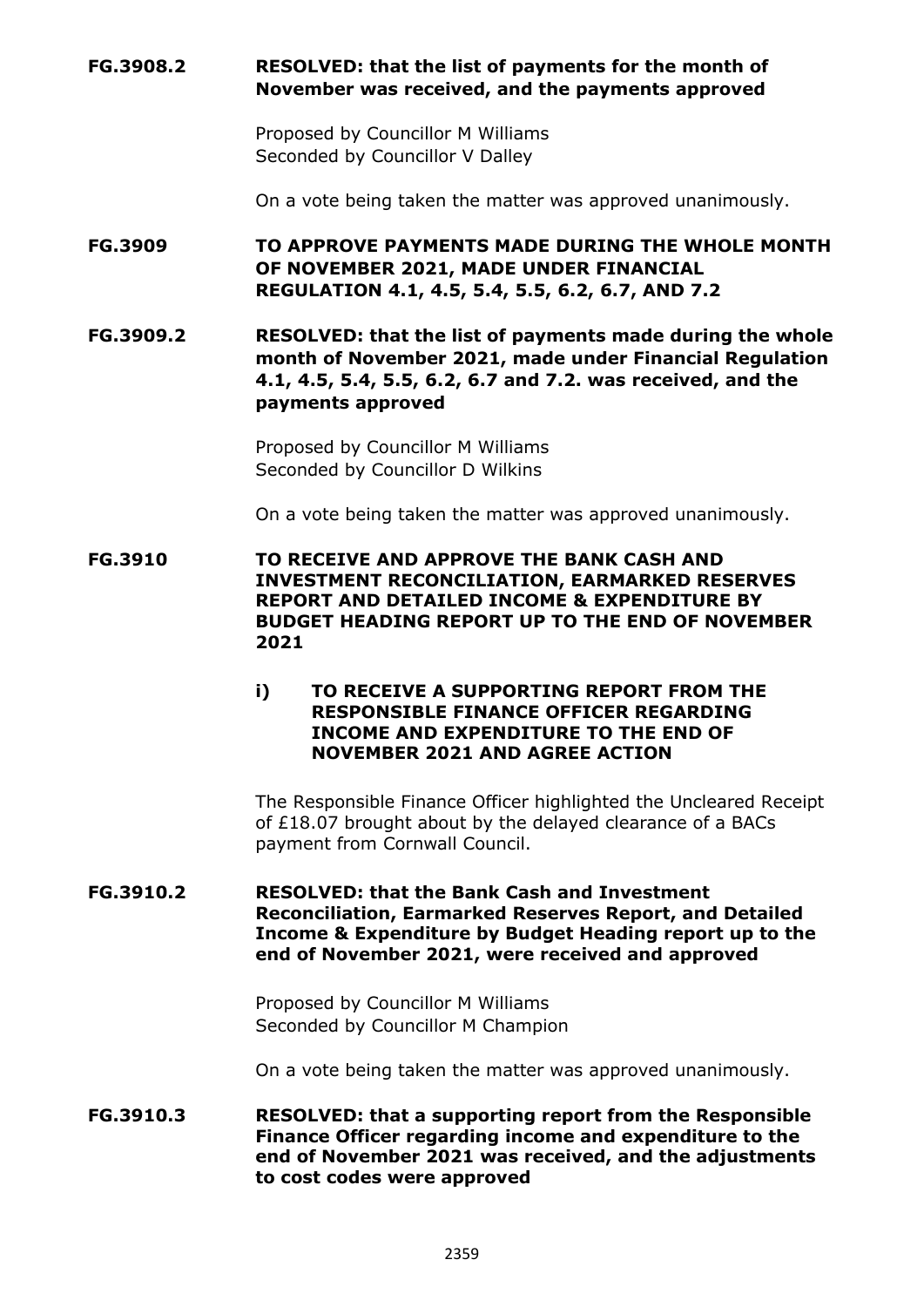Proposed by Councillor M Williams Seconded by Councillor D Wilkins

On a vote being taken the matter was approved unanimously.

**FG.3911 TO RECEIVE A REPORT OF EXPENDITURE DELEGATED TO THE TOWN CLERK FROM THE DATE OF THE NOVEMBER MEETING AND UP TO THE DATE OF THIS MEETING FOR APPROVAL**

**FG.3911.2 RESOLVED: that a report of expenditure delegated to the Town Clerk from the date of the November meeting and up to the date of this meeting, was received and approved**

> Proposed by Councillor V Dalley Seconded by Councillor M Williams

On a vote being taken the matter was approved unanimously.

**FG.3912 TO APPROVE PAYMENTS FOR THE MONTH OF DECEMBER 2021 UP TO THE DATE OF THE MEETING MADE UNDER FINANCIAL REGULATION 4.1, 4.5, 5.4, 5.5, 6.2, 6.7 AND 7.2**

**FG.3912.2 RESOLVED: that payments for the month of December 2021 up to the date of the meeting made under Financial Regulation 4.1, 4.5, 5.4, 5.5, 6.2, 6.7 and 7.2, were approved**

> Proposed by Councillor M Williams Seconded by Councillor V Dalley

On a vote being taken the matter was approved unanimously.

- **FG.3913 TO APPROVE THE PAYMENT OF INVOICES RECEIVED FOR THE MONTH OF DECEMBER, UP TO DATE SCHEDULE TABLED AT THE MEETING**
- **FG.3913.2 RESOLVED: that, the payment of invoices received for the month of December, up to date schedule tabled at the meeting, was approved**

Proposed by Councillor M Williams Seconded by Councillor M Champion

On a vote being taken the matter was approved unanimously.

#### **FG.3914 TO RECEIVE RECOMMENDATIONS FOR THE 2022/23 REVENUE BUDGET FROM:**

- **i. Amenities Committee;**
- **ii. Planning & Development;**
- **iii. Staffing Committee;**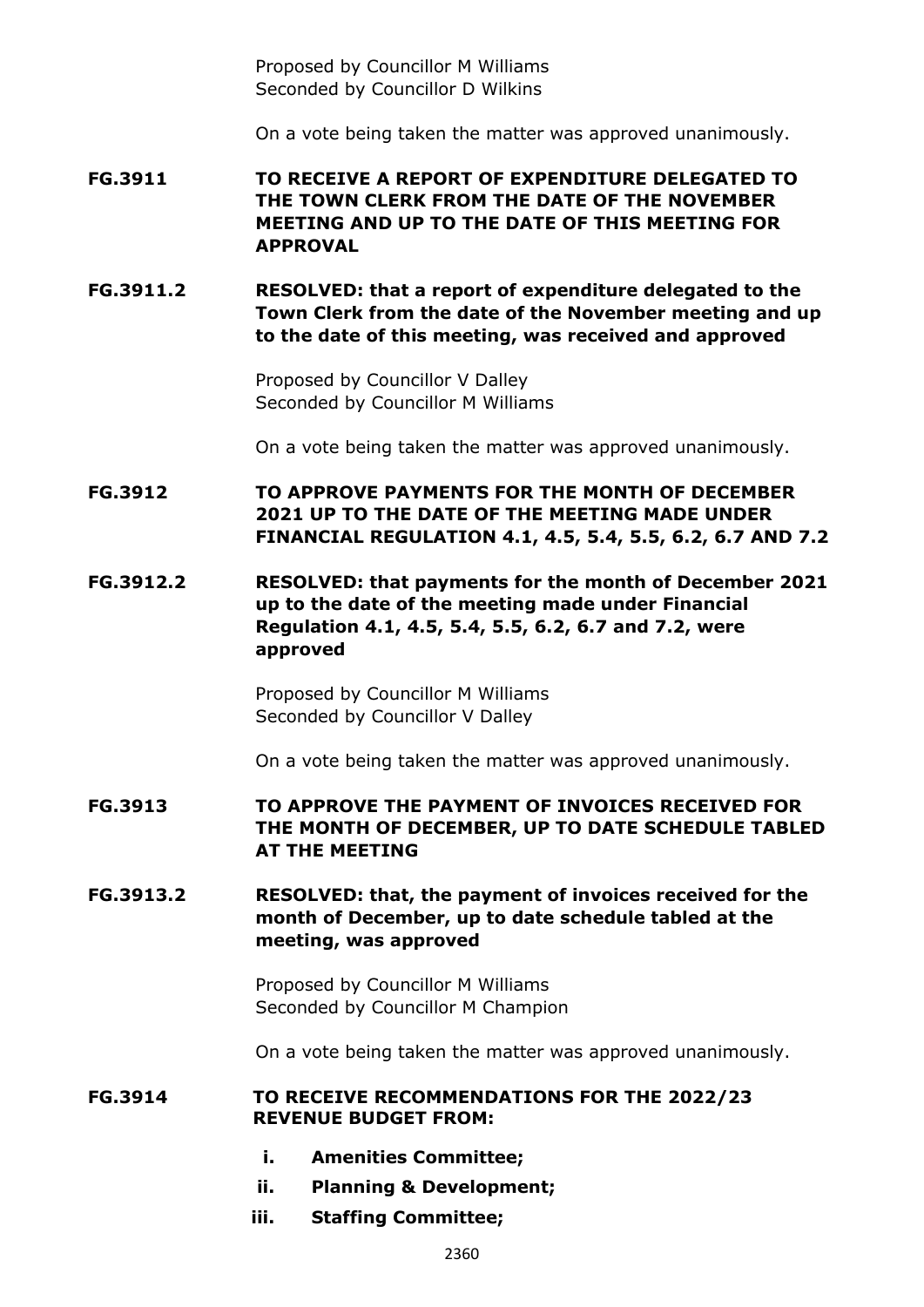**And approve action.**

**FG.3914.2 RESOLVED: that the recommendations for the 2022/23 revenue budget to the Finance & General Purposes Committee from the Amenities, Planning & Development, and Staffing Committees were received and approved**

> Proposed by Councillor M Williams Seconded by Councillor D Wilkins

On a vote being taken the matter was approved unanimously.

**FG.3915 TO RECEIVE A REPORT FROM THE RESPONSIBLE FINANCE OFFICER REGARDING THE DRAFT REVENUE BUDGET AND 3 YEAR PLAN, AND REVIEW THE DRAFT REVENUE BUDGET FOR 2022/23 AND 3 YEAR PLAN AND MAKE RECOMMENDATIONS TO FULL COUNCIL FOR THE BUDGET AND PRECEPT ACCORDINGLY**

> The Responsible Finance Officer reported that the Tax Base for 2022/23 had been increased from 6,049.58 to 6,286.66, a rise of 3.92%. The impact of the proposed 2022/23 budget on the benchmark Band D properties was an increase of £3.80 per year or £0.32 per month, keeping the Precept at below 2%.

The Chairman and Councillors thanked the Finance Officer for the thoroughness of his report and budget setting.

# **FG.3915.2 RESOLVED: that a report from the Responsible Finance Officer regarding the Draft Revenue Budget and 3 year plan was received**

Proposed by Councillor M Williams Seconded by Councillor D Wilkins

On a vote being taken the matter was approved unanimously.

**FG.3915.3 RESOLVED: that a Draft Revenue Budget of £1,348,948 for the financial year 2022/23, and 3 year financial plan were received; with a Precept of £1,342,147 for the Financial Year 2022/23 was recommended to Full Council for approval**

> Proposed by Councillor M Williams Seconded by Councillor Z Fox

On a vote being taken the matter was approved unanimously.

# **FG.3916 TO RECEIVE A DRAFT INVESTMENT STRATEGY FOR 2021- 2023 AND AGREE ACTION**